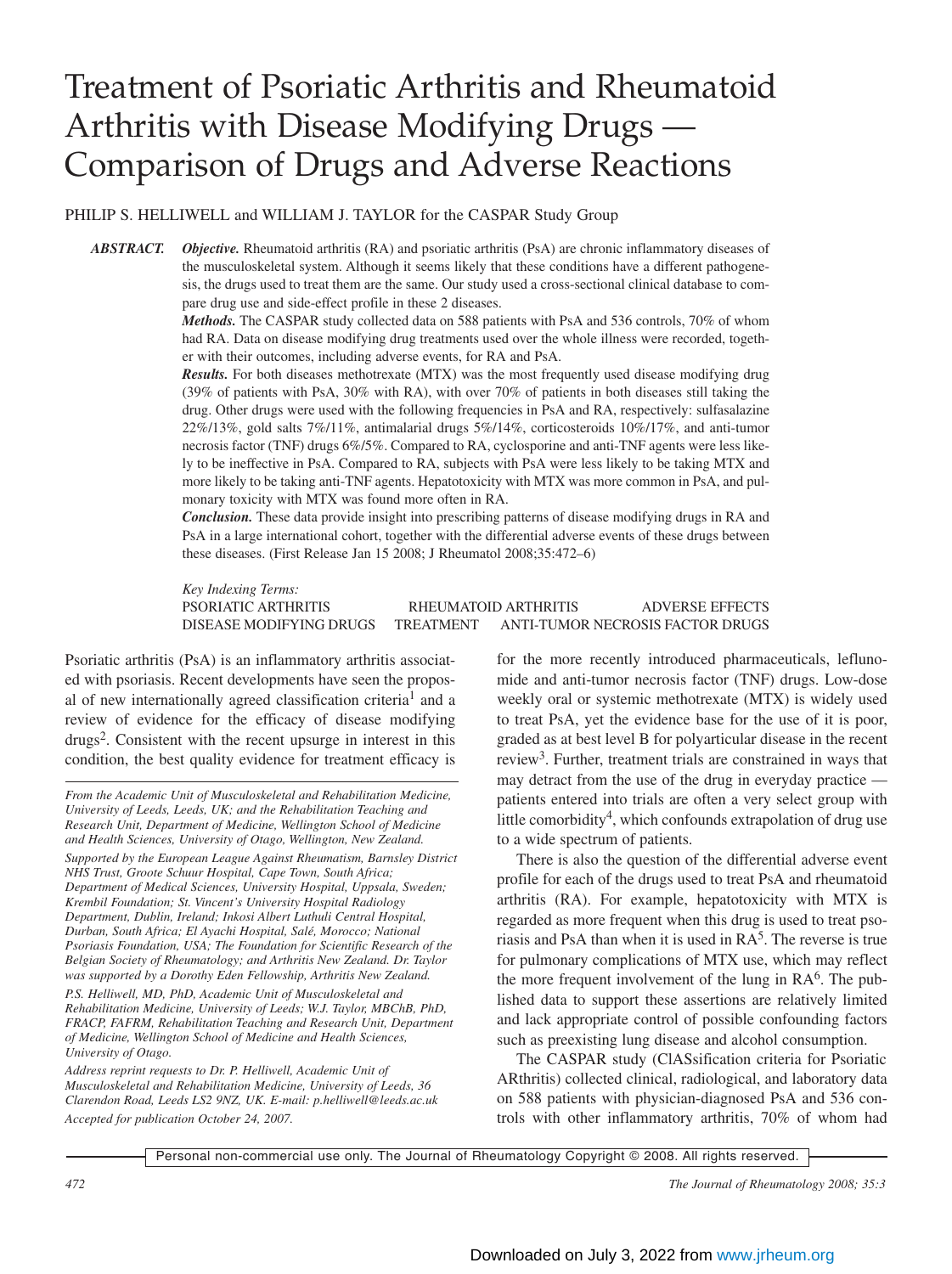RA<sup>1</sup>. The CASPAR study also provided an opportunity to review the use of disease modifying drugs across a wide spectrum of patients from an international cohort. The aim of this study was, therefore, to examine the disease modifying drugs used and their efficacy and adverse event profile in patients with PsA, and to compare these with drugs used in patients diagnosed with RA.

#### **MATERIALS AND METHODS**

Ethical approval for this study was obtained at each of the contributing study sites. Consecutive clinic attendees with physician-diagnosed PsA were enrolled into the study by 30 rheumatology clinics in 13 countries. Controls were the next clinic attendee with inflammatory arthritis. It was prespecified that at least 50% of controls were to have RA to reflect the disease distribution seen in normal rheumatological practice. Data were recorded onto standardized forms and included demographic and clinical data as described<sup>1</sup>. In addition, data on disease modifying treatment were recorded. The sequence (first drug used, second drug, and so on) and outcome (whether still taking, or if discontinued, giving the reason why) were recorded for each drug, to a maximum of 7, including drug combinations. Details of start and stop dates and the indications for each drug were not recorded on the proforma, but as the data were recorded by rheumatologists, it was assumed that the disease modifying treatment was given for the arthritis rather than the skin.

Data forms were sent to the coordinating site, where they were entered into an SPSS database. Data entry accuracy was checked on a random sample of 10% of cases and the appropriateness of the diagnostic label was checked on a further sample of 10% by a quality control committee.

*Statistical analysis.* The relationship between disease, drug, and outcome (Table 1) was examined using Loglinear analysis in SPSS v 15.0. Two models were examined. First, a log-linear model that predicted the numbers as displayed in the cells of a table of outcome by drug by disease, using this to determine the association of disease and treatment with outcome. Four categories were used for outcome: adverse effect, ineffective, remission, and still taking. The saturated model, that is, with all main effects, 2-way interactions, and the 3-way interaction, was fitted using a test of partial associations for the effect of components of the model. Second, a log-linear model specifically predicting the cell counts of a table of side-effect by drug by disease, using this to

determine the association of disease and drug with side-effect. Much of this analysis was invalid because of sparse data, so the statistical analysis concentrated on MTX.

#### **RESULTS**

Data were collected prospectively from 588 consecutive clinic attendees with PsA and 536 control patients, as described. Control patients had RA  $(n = 384)$ , ankylosing spondylitis  $(n = 164)$  $= 72$ ), undifferentiated arthritis (n = 38), connective tissue disorders ( $n = 14$ ), and other diseases ( $n = 28$ ). Subsequent analysis focused on drug outcomes in patients with PsA and RA only. The disease duration for PsA and RA was similar, but patients with PsA were younger and more likely to be male than patients with RA. Demographic variables and further clinical data are given in Table 2.

*Psoriatic arthritis.* Table 3 details the drugs used in PsA, by sequence and drug. No drug therapy was recorded for 70 (12%) cases. Across all sequences MTX was the most frequently used drug (39% of all drugs used), followed by sulfasalazine (22%). The proportion of patients receiving anti-TNF drugs increased with each sequence, reflecting the time over which these patients had been treated and the use of these drugs after "conventional" disease modifying drugs.

In the 404 patients where drugs were still being taken, drug combinations were used in 92 (23%) cases. In the majority of cases 2 drugs were combined, the drug combinations most frequently used being MTX/sulfasalazine (33 cases), MTX/steroids (22 cases), and MTX/anti-TNF (16 cases). In 9 cases, triple therapy was employed — MTX was used in all of these in various combinations that also included cyclosporine, sulfasalazine, antimalarials, and anti-TNF drugs.

*Rheumatoid arthritis.* Table 4 details the drugs used in RA, by sequence and drug. No drug therapy was recorded for 9 (2%)

*Table 1.* Outcome of taking a disease modifying drug. Numbers represent cases (percentages) within each vertical column based on the (horizontal) totals in Tables 2 and 3. The totals of figures in the vertical columns do not equal the totals in Tables 2 and 3 because of missing data.

|                  | <b>AZA</b> |          | <b>CYC</b>   |              | AM             |          | <b>GST</b> |                | LEF            |                | <b>MTX</b> |                                    | CS             |                | <b>SSZ</b> |          | <b>TNF</b>     |                 |
|------------------|------------|----------|--------------|--------------|----------------|----------|------------|----------------|----------------|----------------|------------|------------------------------------|----------------|----------------|------------|----------|----------------|-----------------|
|                  | PsA        | RA       | PsA          | RA           | PsA            | RA       | PsA        | RA             | PsA            | RA             | PsA        | RA                                 | PsA            | RA             | PsA        | RA       | PsA            | RA              |
| Hepatic          | 1(4)       | $\theta$ | $\theta$     | $\theta$     | $\theta$       | $\theta$ | (1)        | (< 1)          | 4(11)          | (2)            | 32(7)      | 12(4)                              | $\theta$       | $\overline{0}$ | 8(3)       | 4(2)     | $\theta$       | $\Omega$        |
| <b>CNS</b>       | $\theta$   | $\theta$ | 2(4)         | $\Omega$     | $\overline{0}$ | 1 (< 1)  | $\theta$   | (< 1)          | (< 1)          | $\Omega$       | 3(1)       | 1 (< 1)                            | $\overline{0}$ | 2(1)           | 4(2)       | (< 1)    | $\theta$       |                 |
| Respiratory      | $\theta$   | $\theta$ | $\Omega$     | $\theta$     | $\Omega$       | $\Omega$ | $\Omega$   | $\theta$       | $\overline{0}$ | (2)            | 5(1)       | 15(4)                              | $\overline{0}$ | $\overline{0}$ | 1 (< 1)    | (< 1)    | $\overline{0}$ | $\Omega$        |
| Renal            | $\theta$   | $\theta$ | 9(16)        | 5(11)        | $\Omega$       | $\Omega$ | 2(3)       | 6(5)           | $\theta$       | $\Omega$       | 2 (< 1)    | 1 (< 1)                            | $\theta$       | $\overline{0}$ | 1 (< 1)    | $\theta$ | $\theta$       | $\Omega$        |
| Skin             | $\Omega$   | $\theta$ | $\theta$     | $\Omega$     | 6(12)          | 5(3)     | 12 (16)    | 17(15)         | 1(3)           | 4(9)           | 4(2)       | 7(2)                               | $\theta$       | $\overline{0}$ | 18(7)      | 6(4)     | $\overline{0}$ | 2(2)            |
| Blood            | $\theta$   | $\theta$ | 1(2)         | $\Omega$     | $\Omega$       | $\theta$ | $\theta$   | 2(2)           | $\Omega$       | $\Omega$       | 5(1)       | 1 (< 1)                            | $\theta$       | $\overline{0}$ | 4(2)       | 3(2)     | $\theta$       | $\Omega$        |
| Gastrointestinal | 2(8)       | $\theta$ | 4(7)         | $\theta$     | $\Omega$       | 4(3)     | $\theta$   | $\overline{0}$ | 1(3)           | 4(9)           | 11(2)      | 4(1)                               | $\Omega$       | $\overline{0}$ | 10(4)      | 8(6)     | $\theta$       | $\theta$        |
| Drug-induced LE  |            |          |              |              |                |          |            |                |                |                |            |                                    |                |                |            |          |                |                 |
| or vasculitis    | $\theta$   | (6)      | $\theta$     | $\theta$     | $\Omega$       | $\theta$ | $\Omega$   | $\theta$       | $\Omega$       | $\theta$       | $\theta$   | $\theta$                           | $\Omega$       | $\overline{0}$ | 2(1)       | 2(1)     | $\overline{0}$ |                 |
| Infection        | $\theta$   | $\theta$ | $\theta$     | $\theta$     | $\Omega$       | $\Omega$ | $\theta$   | $\Omega$       | $\Omega$       | $\theta$       | $\theta$   | 1 (< 1)                            | $\Omega$       | $\Omega$       | $\theta$   | $\Omega$ | (2)            | $\Omega$        |
| Ocular           | $\theta$   | $\theta$ | $\mathbf{0}$ | $\mathbf{0}$ | 2(4)           | 3(2)     | $\Omega$   | $\theta$       | $\theta$       | $\theta$       | $\theta$   | $\theta$                           | $\Omega$       | $\theta$       | $\theta$   | $\theta$ | $\theta$       | $\Omega$        |
| Ineffective      | 8(29)      | 6(35)    | 13(23)       | 16(36)       | 16(31)         | 60(39)   | 33(44)     | 49 (42)        | 8(21)          | 12(26)         | 40(9)      | 32(10)                             | 10(9)          | 7(4)           | 70(28)     | 55 (39)  | 2(3)           | 8(15)           |
| Remission        | 1(4)       | 1(6)     | 3(5)         | 1(2)         | 4(8)           | 2(1)     | 2(3)       | 3(3)           | $\overline{0}$ | $\overline{0}$ | 7(2)       | 1 (< 1)                            | 6(5)           | 10(5)          | 9(4)       | 2(1)     | 1(2)           | $\left($        |
| Still taking     | 10(36)     | 5(29)    | 19(33)       | 7(16)        | 16(31)         | 52(34)   | 4(5)       | 9(8)           | 19(50) 16(35)  |                |            | 256 (59) 234 (70) 36 (32) 107 (58) |                |                | 96 (38)    | 40(28)   |                | 59 (91) 35 (64) |

AZA: azathioprine; CYC: cyclosporine; AM: antimalarial; GST: gold salts; LEF: leflunomide; MTX: methotrexate; CS: corticosteroids; SSZ: sulfasalazine; TNF: anti-TNF drug; LE: lupus erythematosus; CNS: central nervous system.

Personal non-commercial use only. The Journal of Rheumatology Copyright © 2008. All rights reserved.

*Helliwell, et al: PsA, RA, and disease modifying drugs 473*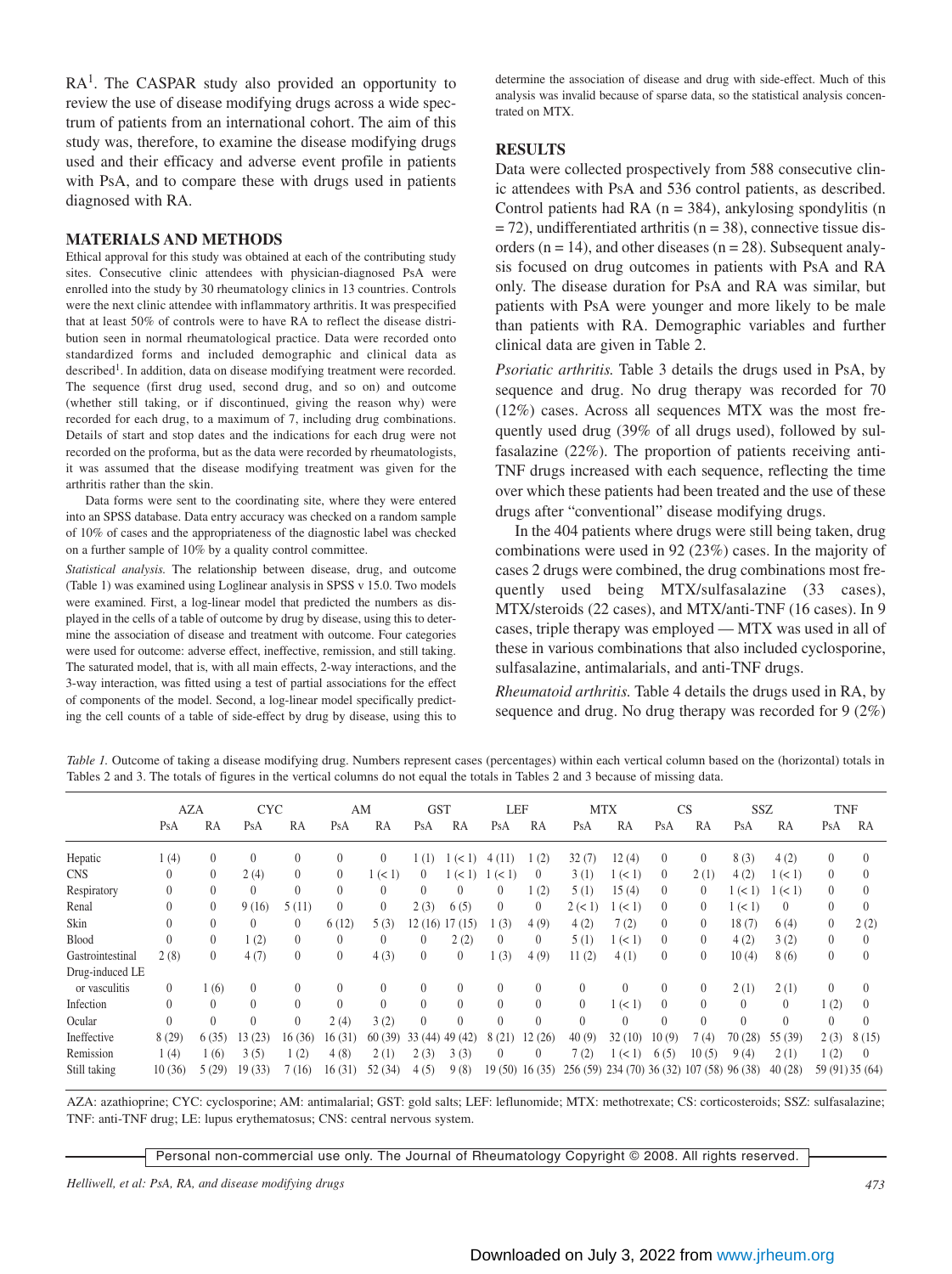*Table 2.* Patient characteristics.

|                                                 | PsA, $n = 588$ | $RA$ , $n = 384$ |
|-------------------------------------------------|----------------|------------------|
| Age, yrs, mean (SE)                             | 50.3 (0.54)    | 58.0 (0.68)      |
| Disease duration arthritis, yrs,<br>mean $(SE)$ | 12.5(0.40)     | 12.4(0.51)       |
| Disease duration psoriasis, yrs,<br>mean $(SE)$ | 19.5(0.53)     | $17.8(8.4)$ *    |
| Male sex, $N$ $(\%)$                            | 306(52)        | 111 (29)         |
| Caucasian ethnicity, $N$ (%)                    | 511 (88)       | 318 (83)         |
| RF-positive, $N$ (%)                            | 27(4.6)        | 292 (76)         |
| Clinical phenotype, $N(\%)$                     |                |                  |
| Oligoarthritis                                  | 76 (13)        | 15(4)            |
| Polyarthritis                                   | 372 (63)       | 363 (94)         |
| Spinal involvement                              | 82 (14)        | $\Omega$         |
| Distal interphalangeal<br>joint predominant     | 23(4)          | $\theta$         |
| Arthritis mutilans                              | 16(3)          | 5(1)             |
| Not defined                                     | 19(3)          | 1 (< 1)          |

\* 5 cases had incidental psoriasis.

cases. Across all sequences MTX was the most frequently used drug (30% of all drugs used), followed by corticosteroids (17%), antimalarials (14%), and sulfasalazine (13%). The proportion of patients receiving anti-TNF drugs again increased with each sequence.

In the 315 patients where drugs were still being taken, drug combinations were used in 143 (45%) cases. In the majority of cases 2 drugs were combined, the drug combinations most frequently used being MTX/corticosteroids (74 cases), MTX/antimalarials (33 cases), MTX/sulfasalazine (22 cases), and MTX/anti-TNF (13 cases). In 26 cases triple therapy was employed, the most common combination being antimalarials/MTX/corticosteroids (12 cases).

*PsA and RA compared.* Table 1 gives the treatment outcome by disease and drug. The majority of patients were still taking MTX and anti-TNF drugs and, although few were recorded as being in remission, these 2 drugs had the lowest percentages of discontinuation for inefficacy. The adverse event profile differed between drugs and diseases. Some drug adverse

*Table 3.* Psoriatic arthritis: drugs used to treat by drug and order in which the drug was given. Figures are numbers (percentage within each sequence). Some drugs were given in combination (drug combinations are given in the text).

| Drug            | First    | Second   | Order Given<br>Third | Fourth  | Fifth to 7th | Totals     |
|-----------------|----------|----------|----------------------|---------|--------------|------------|
| Azathioprine    | 2 (< 1)  | 9(3)     | 9(6)                 | 5(7)    | 3(6)         | 28(2)      |
| Cyclosporine    | 14(3)    | 29(9)    | 5(3)                 | 7(9)    | 2(4)         | 57(5)      |
| Antimalarials   | 20(4)    | 17(5)    | 7(5)                 | 4(5)    | 4(8)         | 52(5)      |
| Gold salts      | 43(8)    | 16(5)    | 10(7)                | 4(5)    | 2(4)         | 75(7)      |
| Leflunomide     | 1 (< 1)  | 9(3)     | 13(9)                | 14 (19) | 1(2)         | 38(3)      |
| Methotrexate    | 205(39)  | 155 (48) | 42 (29)              | 15(19)  | 16(30)       | 433 (39)   |
| Corticosteroids | 56(11)   | 25(8)    | 20(14)               | 7(9)    | 6(11)        | 114(10)    |
| Sulfasalazine   | 175 (34) | 45 (14)  | 18 (13)              | 6(8)    | 6(11)        | 250(22)    |
| Anti-TNF drugs  | 5 (< 1)  | 15(5)    | 20(14)               | 12 (16) | 13(25)       | 65(6)      |
| Totals          | 521      | 320      | 144                  | 74      | 53           | 1112 (100) |

*Table 4.* Rheumatoid arthritis: drugs used to treat by drug and order in which the drug was given. Figures are numbers (percentage within each sequence). Some drugs were given in combination (drug combinations are given in the text).

| Drug            | First    | Second  | Order Given<br>Third | Fourth | Fifth to 7th | Totals     |
|-----------------|----------|---------|----------------------|--------|--------------|------------|
| Azathioprine    | 2 (< 1)  | 4(1)    | 1 (< 1)              | 3(3)   | 7(7)         | 17(2)      |
| Cyclosporine    | 10(3)    | 11(4)   | 12(6)                | 4(4)   | 7(7)         | 44(4)      |
| Antimalarials   | 61(15)   | 53 (17) | 27(14)               | 4(4)   | 9(10)        | 154(14)    |
| Gold salts      | 48 (12)  | 34(11)  | 18(9)                | 12(12) | 5(5)         | 117(11)    |
| Leflunomide     | 2 (< 1)  | 5(2)    | 10(5)                | 17(18) | 12(13)       | 46(4)      |
| Methotrexate    | 115 (29) | 113(37) | 69 (35)              | 22(23) | 16(17)       | 335 (30)   |
| Corticosteroids | 85 (21)  | 44 (14) | 30(15)               | 12(12) | 14(15)       | 185 (17)   |
| Sulfasalazine   | 75 (19)  | 30(10)  | 20(10)               | 11(11) | 5(5)         | 141 (13)   |
| Anti-TNF drugs  | 2 (< 1)  | 12(4)   | 10(5)                | 12(12) | 19(20)       | 55(5)      |
| Totals          | 400      | 306     | 197                  | 97     | 94           | 1104 (100) |

Personal non-commercial use only. The Journal of Rheumatology Copyright © 2008. All rights reserved.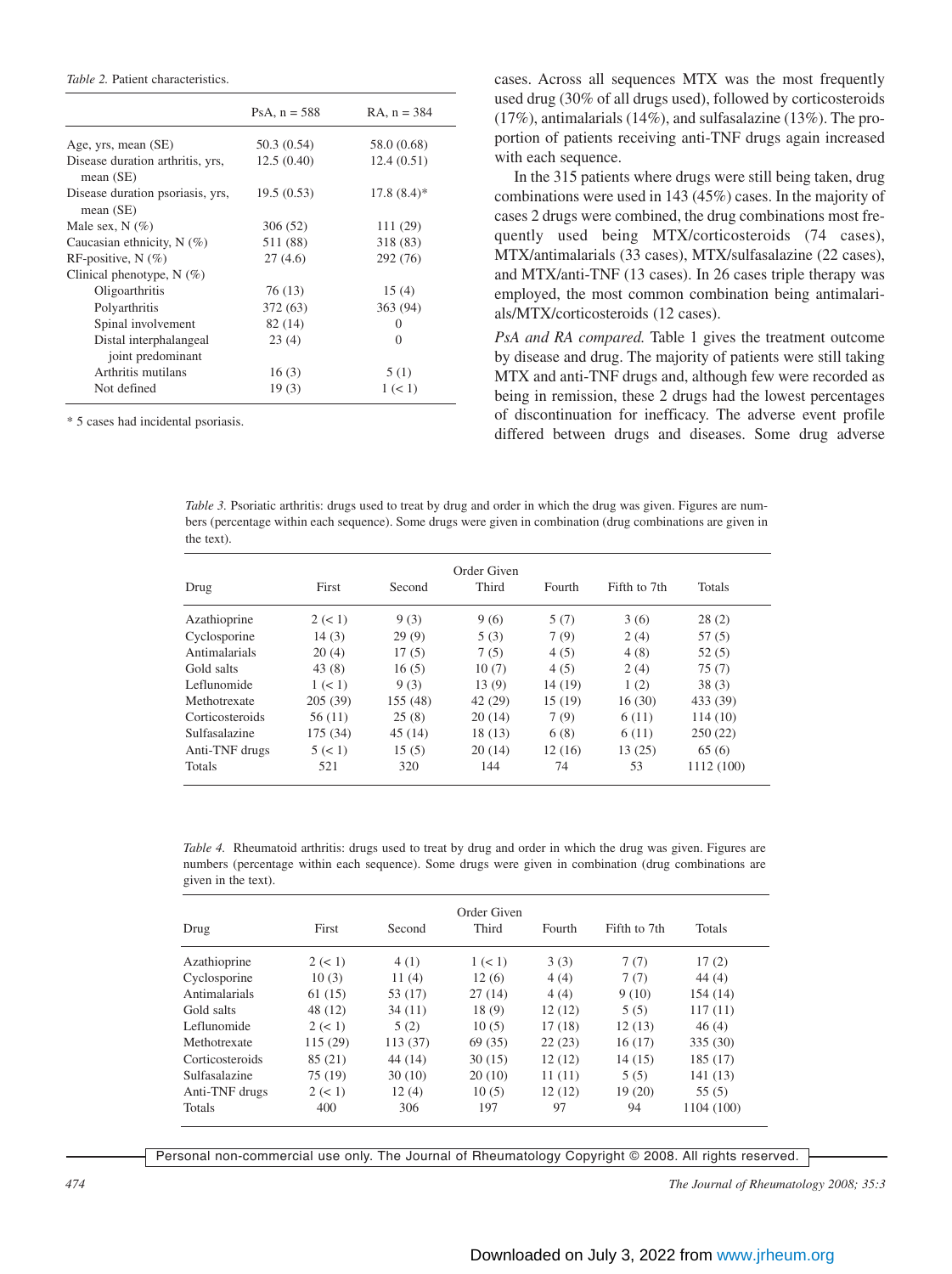events were common to both diseases. These included discontinuation due to renal problems with cyclosporine and gold salts and discontinuation due to skin reactions with antimalarials and gold salts.

In order to allow for recall bias, the adverse event profile was analyzed separately for each drug sequence, but no substantial differences in adverse event profile were seen for either disease. Similarly, as drug combinations may also affect the adverse event profile, a separate analysis of drugs used singly or in combination was performed, but again no substantial differences in adverse event profile were found.

The first statistical model showed that all effects were significant, including the 3-way interaction. The model that excluded the 3-way interaction term had a likelihood ratio chisquare of 37.21 (df 24;  $p = 0.042$ ), indicating that only the full (saturated) model adequately fitted the observed data. A significant 3-way interaction effect meant that the distribution of outcome was different for different drugs and this difference was different for the 2 diseases. To determine which specific drug-outcome combinations were different in PsA compared to RA, we compared the standardized residuals between the models with and without the 3-way interaction term. Combinations for which the standardized residual was greater than 1.96 indicated statistical significance at the 5% level. The following drug-outcome combinations were statistically significant: cyclosporine and ineffective (standardized residual 2.08; occurred more often in RA); MTX and still taking (standardized residual 2.05; occurred more often in RA); anti-TNF and ineffective (standardized residual 2.28; occurred more often in RA); and anti-TNF and still taking (standardized residual 2.34; occurred more often in PsA). Overall, drugs were less likely to be ineffective in PsA (22%) compared to RA (27.3%), but more likely to be stopped because of sideeffects (17.6% vs 14.2%; both differences statistically significant at 5% level).

The second analysis focused on the differential toxicity of MTX. Although the differential hepatotoxicity seen with PsA and RA was maintained for both leflunomide and MTX, the pulmonary toxicity seen with MTX was confined to the patients with RA. The parameter estimates from the log-linear model did not show statistically significant effects for individual side-effects because the cell counts were too small. So the categories were collapsed into "hepatitis" or "other" to show that this side-effect is more common from MTX in PsA compared to RA (OR 2.67, 95% CI 1.16 to 6.14) and into "respiratory" or "other" to show this sideeffect is less common in PsA compared to RA (OR 0.16, 95% CI 0.05 to 0.48).

Although the number of patients receiving anti-TNF drugs was comparatively small there was a suggestion of less efficacy in RA compared to PsA. However, anti-TNF drugs are by far the best tolerated and the most efficacious (as indicated by number of withdrawals for lack of effect and number continuing the drug) among those reported across both diseases. Corticosteroids in RA are a close second to anti-TNF drugs. These associations were not examined statistically as the cell frequencies were too small.

### **DISCUSSION**

The strengths of this database are in the wide international collaboration, the relatively large numbers of patients, and the fact that these were consecutive, unselected patients treated in everyday practice. The results show that MTX was the most frequently used disease modifying drug for both PsA and RA. Further, once started, it was continued in the majority of cases, with very few people discontinuing the drug for lack of efficacy. This is testimony to its efficacy and tolerability in both diseases. However, evidence of MTX efficacy in PsA from appropriately conducted clinical trials is sparse and relies on anecdotal and open-label studies<sup>3</sup>. Such studies have shown evidence of efficacy in arthritis, enthesitis, and dactylitis, with good effect sizes using standard measures<sup>7</sup>. MTX also remains the drug of first choice in PsA because it is also efficacious for treating plaque psoriasis<sup>8</sup>.

The data from Table 1 suggest that, although MTX is infrequently discontinued for reasons of inefficacy in both diseases, it was more often discontinued in PsA compared to RA, primarily for reasons of toxicity. The same considerations apply to the use of gold salts and corticosteroids. A recent metaanalysis found that patients with psoriasis taking MTX were more likely than patients with RA to have advanced histological changes on liver biopsy  $(7.7\% \text{ vs } 2.7\%; \text{ p} = 0.003)$ and histologic progression  $(33.1\% \text{ vs } 24.3\%; \text{ p } = 0.02)^5$ . Although there was a higher prevalence of hepatotoxicity due to MTX and leflunomide in PsA, our study was unable to address the reasons for this. A greater alcohol intake and higher prevalence of obesity, with a greater degree of hepatic steatosis, have been adduced as an explanation, but further studies are needed. None of the anti-TNF drugs were discontinued for hepatotoxicity, although new data suggest that hepatotoxicity with the new biologic drugs is also greater in patients with psoriasis and PsA compared to RA<sup>9</sup>. The relatively uncommon pulmonary adverse events in people with PsA treated with MTX have been previously described, but again, controlling for appropriate confounders such as preexisting pulmonary disease was not performed<sup>6</sup>.

Discontinuation of drug for cutaneous reactions is well recognized for such drugs as antimalarials and gold salts, and it is interesting that this was a more frequent adverse event in PsA, albeit it was not statistically significant. Moreover, rheumatologists providing cases to this cohort only seldom used antimalarials in PsA, despite evidence that the drug can be given safely in PsA10. Anti-TNF drugs were discontinued due to cutaneous reactions in 2 cases, both with RA. It is not possible to tell from these data whether this was an injection site reaction or induced palmo-plantar psoriasis, a recently described adverse event of anti-TNF drugs in  $RA<sup>11</sup>$ .

The weaknesses of this study are the lack of precise infor-